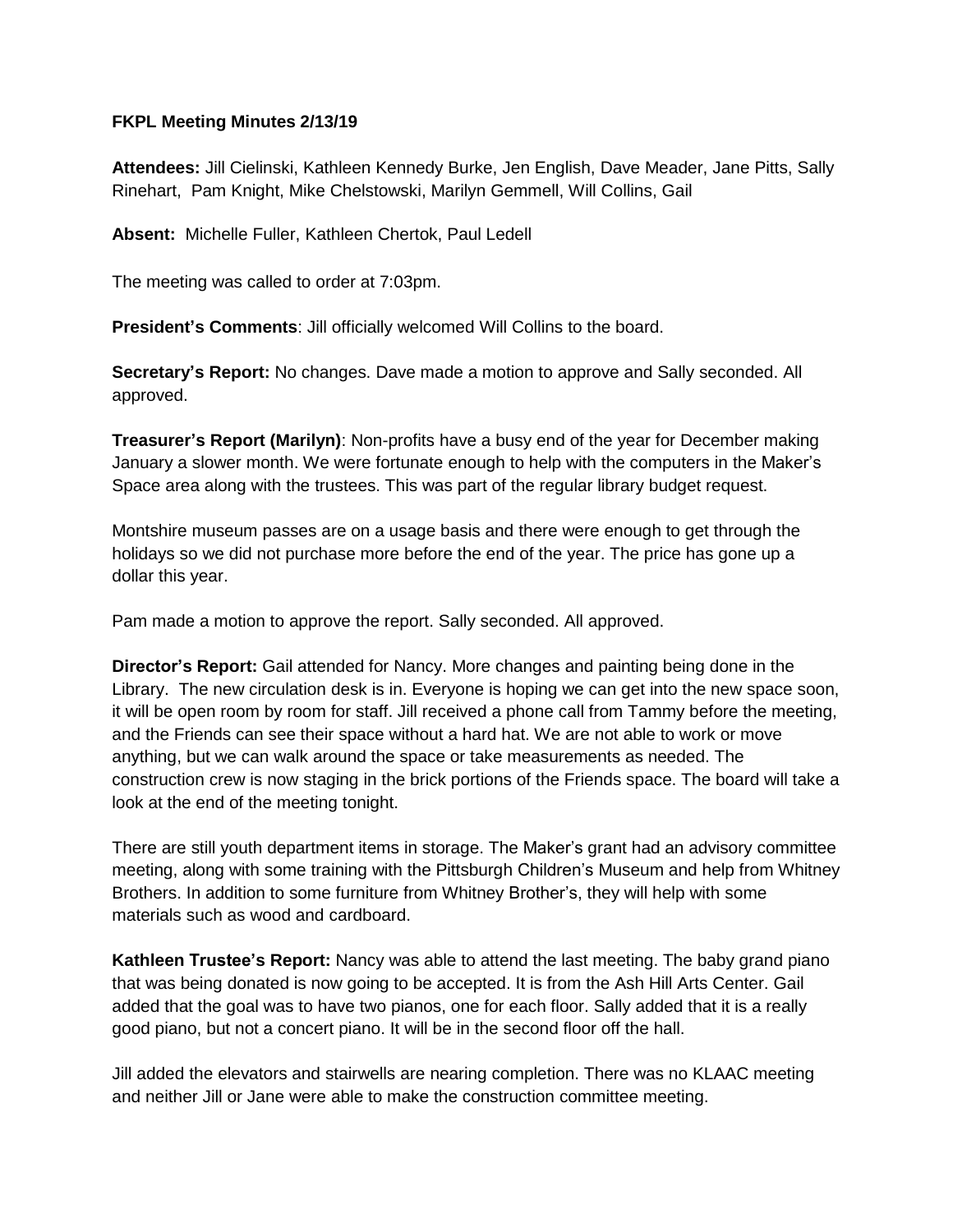Looking ahead the Trustees discussed hiring a part-time Treasurer or accounant to help with the trustee finances. Judy Putnam and Ken Jue handle it now, but the job needs are growing. Allen Mendelson is retiring in the next few years.

## **No KLAAC Update**.

**Dedication Committee:** The decision was made to have the dedication ceremony in the summer so everything is done, including the landscaping. June 23rd is the tentative date, but not publicly shared yet. April would be a very muddy time with no landscaping in place yet.

**Newsletter:** Pam is moving back to Tulsa in the next year or so. We will need to find someone else to do the newsletter in preparation of Pam leaving. We mail 229, four times a year. The person would need to be trained on the bulk mailing and she has detailed instructions.

**Museum Passes:** At the last meeting the 2018 report was reviewed. Pam presented four other museums: Children's Museum of New Hampshire, The Worcester Art Museum, Old Sturbridge Village and The Clark located in Williamstown, MA. The Clark does not offer passes per a conversation with the membership director.

The Sturbridge Village pass allows one pass a day. Gail also mentioned a Castle in the Clouds library pass email she received.

Jane mentioned that sometimes with the museum passes there are programming discounts for the library.

Jill asked that everyone review the proposed list for the next meeting.

Jen is going to do a backpack flyer home with the museum pass listings offered. Will target April to send it out before vacation, and also include what is happening in the library for April vacation.

**Book Sale Committee:** Has not met since our last meeting. They are meeting next week.

Sally inquired about the Life magazines. Jill said they are still there and that we could take a look at them when we head down to view the new space this evening.

Jill said there may be some items that the Friends can use for their space, such as the blue chairs and shelving. Tammy can show us what they have available. There is also some shelving behind Nancy's desk on the third floor. Some of the shelves are narrow, low and double sided. This can all be used temporarily to get our space furnished until we can purchase exactly what we need.